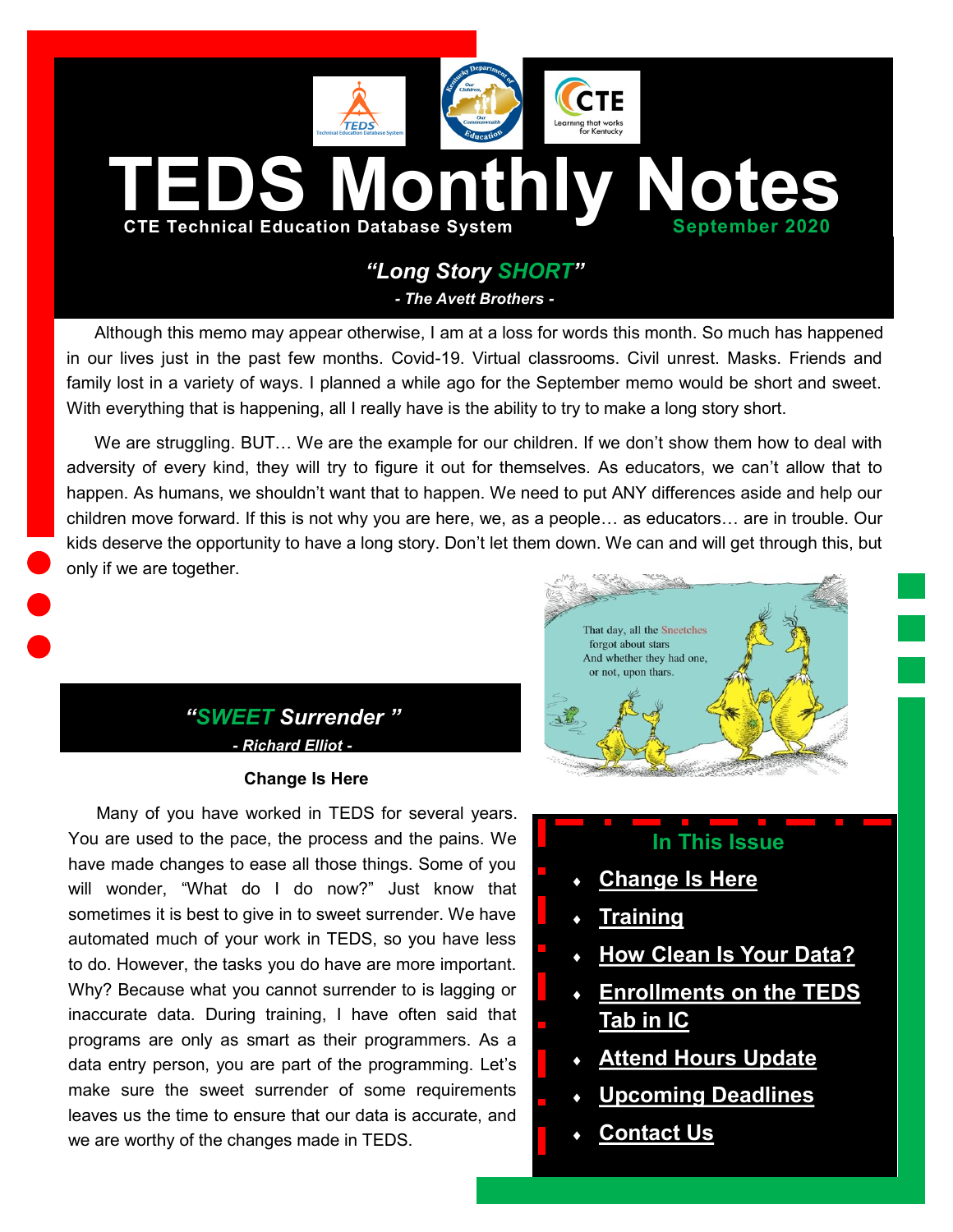# *"SHORT Skirt/Long Jacket"*

#### *- Cake -*

#### **Training**

<span id="page-1-0"></span>No, not me. I don't think any of you want to see me in any kind of skirt, especially not a short one… Anyway, we have had to adjust to our current situation. TEDS training is required every two years and users are required to log in at least once every four months because it is still important that those entering the data understand how and what they are entering. As in-person meetings are currently suspended, we have been compelled to try something a little different.

Virtual training has been developed and initial dates filled quickly. Additional have been **[posted on](https://education.ky.gov/CTE/teds/Pages/default.aspx)  [the TEDS website](https://education.ky.gov/CTE/teds/Pages/default.aspx)**. We have extended 2-year lockouts through October 15, 2020. We strongly advise each school to have at least two users and the district to have two different users for TEDS. This will ensure no one person gets burned out and provide a "partner in crime" to watch your back. Several schools lost their only TEDS person to transfers and retirement. Don't take that chance. Now that we have set dates, make sure to check your training date. Don't get locked out.

*"One SWEET World"*

*- Dave Matthews Band - -*

## **How Clean Is Your Data?**

We have completed the first automated terminations. This information will inform some data on the school report card. Automation of several processes has made it easier but remember, once the automation runs, it will be too late to correct or update data.

It's a new world out here these days. For better or worse, we have learned to work from home. Fortunately, we live in one sweet world. ALMOST everything we need to do can be done electronically. That means we have no excuse for missing and inaccurate data. More importantly, the quickest way to protect our one sweet world (we do only get one) is to do everything possible to keep it clean and running efficiently. As you determine who should be keeping everything clean (hint: that's you), keep these things in mind:

- When students are enrolled in pathways, the correct credit hours must be posted. Then, they must be updated when anything about the student record changes.
- When a student earns an industry certification for their chosen pathway, it should be properly entered in TEDS the same school year it is earned.
- Once a student meets the definition of concentrator, that should be properly noted in IC and imported into TEDS when it happens. Do the same if that status changes back to exploring.
- The updated TEDS vs. IC Data Cheat Sheet is your friend.

Let's keep our world sweet. Monitor your data. Even Batman had Robin. Make sure you have help. If you are the only TEDS person in your building, talk to your administrator about getting some help.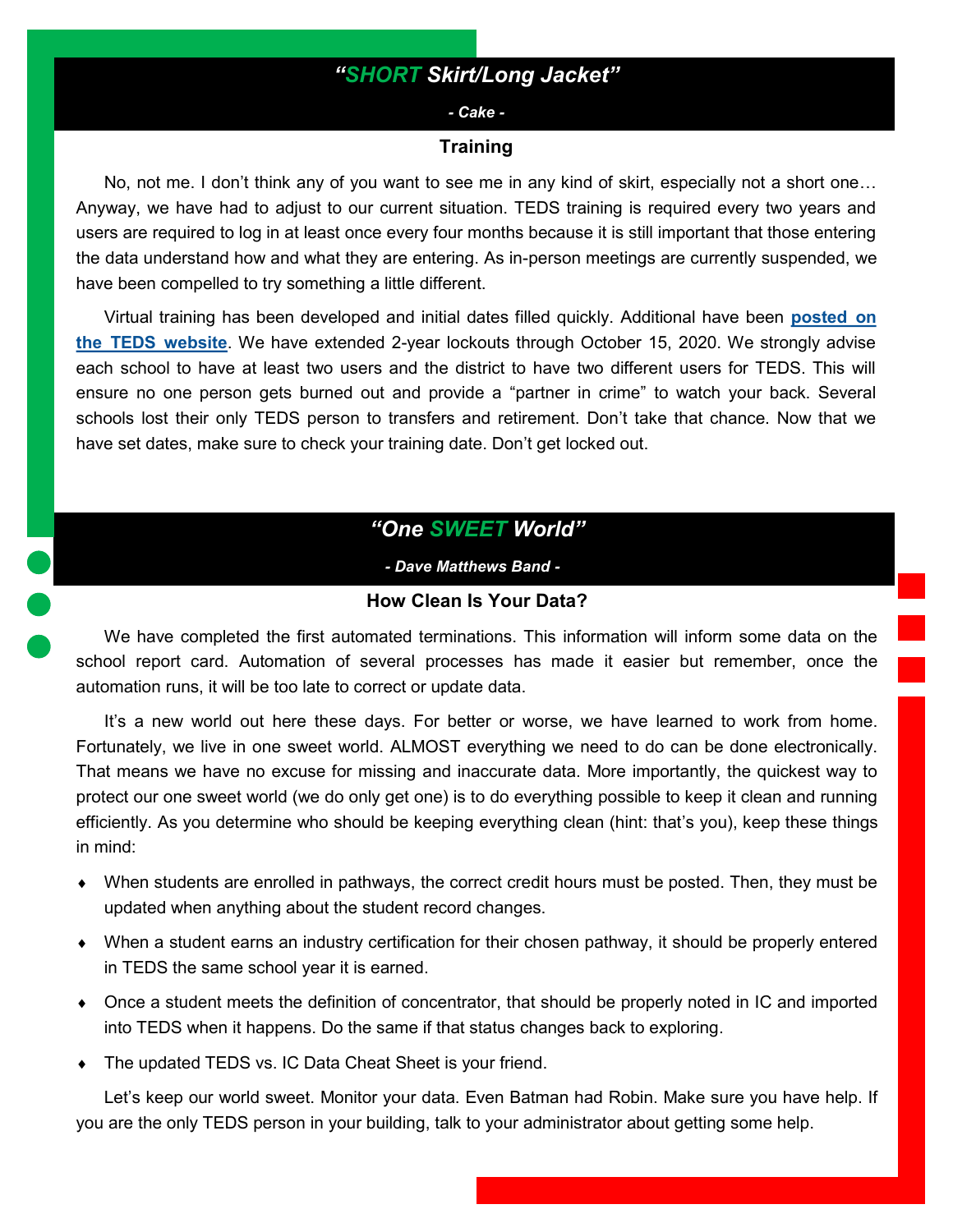## *"SHORTest Straw"*

#### *- Metallica -*

## *Enrollments on the TEDS tab in IC*

<span id="page-2-0"></span>As you know, TEDS is locked for updates and the rollover process. During this time, it is highly advisable that you begin working on completion of enrollments on the TEDS tab in IC. That way, when TEDS is unlocked, you only need to complete an import and check your data. If you wait, you may run out of time and feel like you have drawn the shortest straw. The timeline is set. The work is ready to be done. Let's use this time to be accurate and ready to roll.

## *"SWEET"*

## *- Toby Keith-*

## **Attend Hours Update**

This one is really sweet (and short). The way to calculate attend hours in the midst of virtual, inperson and hybrid classes has been reworked. Please review how to "**[Calculate Attend Hours \(2020\)](https://education.ky.gov/CTE/teds/Documents/Calculating_CTE_Attend_Hours_September_2020.pdf)**" on the **TEDS Step-by-[Step website](https://education.ky.gov/CTE/teds/Pages/TEDSStepbyStep.aspx)**. As you work on your enrollments, you may need to reach out to your IC coordinator for assistance. IF you have already begun entering Attend Hours for enrollments on the TEDS tab in IC, remember you will need to go back and correct those hours with the new calculations process. If you need further assistance, please reach out to **[Mr. Scott U](mailto:scott.usellis@education.ky.gov?subject=Help%20with%20Attend%20Hours)'Sellis**.

# *"Five SHORT Minutes"*

*- Jim Croce -*

## **Upcoming Deadlines**

*"I have only just a minute, Only sixty seconds in it. Forced upon me, can't refuse it. Didn't seek it, didn't choose it. But it's up to me to use it. I must suffer if I lose it. Give account if I abuse it. Just a tiny little minute, but eternity is in it."* - Dr. Benjamin E. Mays

Although we may be operating from a different base of operations, our data timelines have not changed much. However, there been one big change for some. Take five short minutes to verify what is coming before it's too late. It is always best to check the **[Secondary Schools Timeline](https://education.ky.gov/CTE/teds/Documents/TEDS_Time.pdf)** on the main **[TEDS website](https://education.ky.gov/CTE/teds/Pages/default.aspx)** to be sure.

| <b>Nov. 15</b>   | Locally Operated Centers need to have all fall data in TEDS and reports<br>submitted |
|------------------|--------------------------------------------------------------------------------------|
| <b>NEW DATE!</b> | ATC Home School Report due                                                           |
|                  | All High School 1st Semester Enrollment Data completed in TEDS                       |